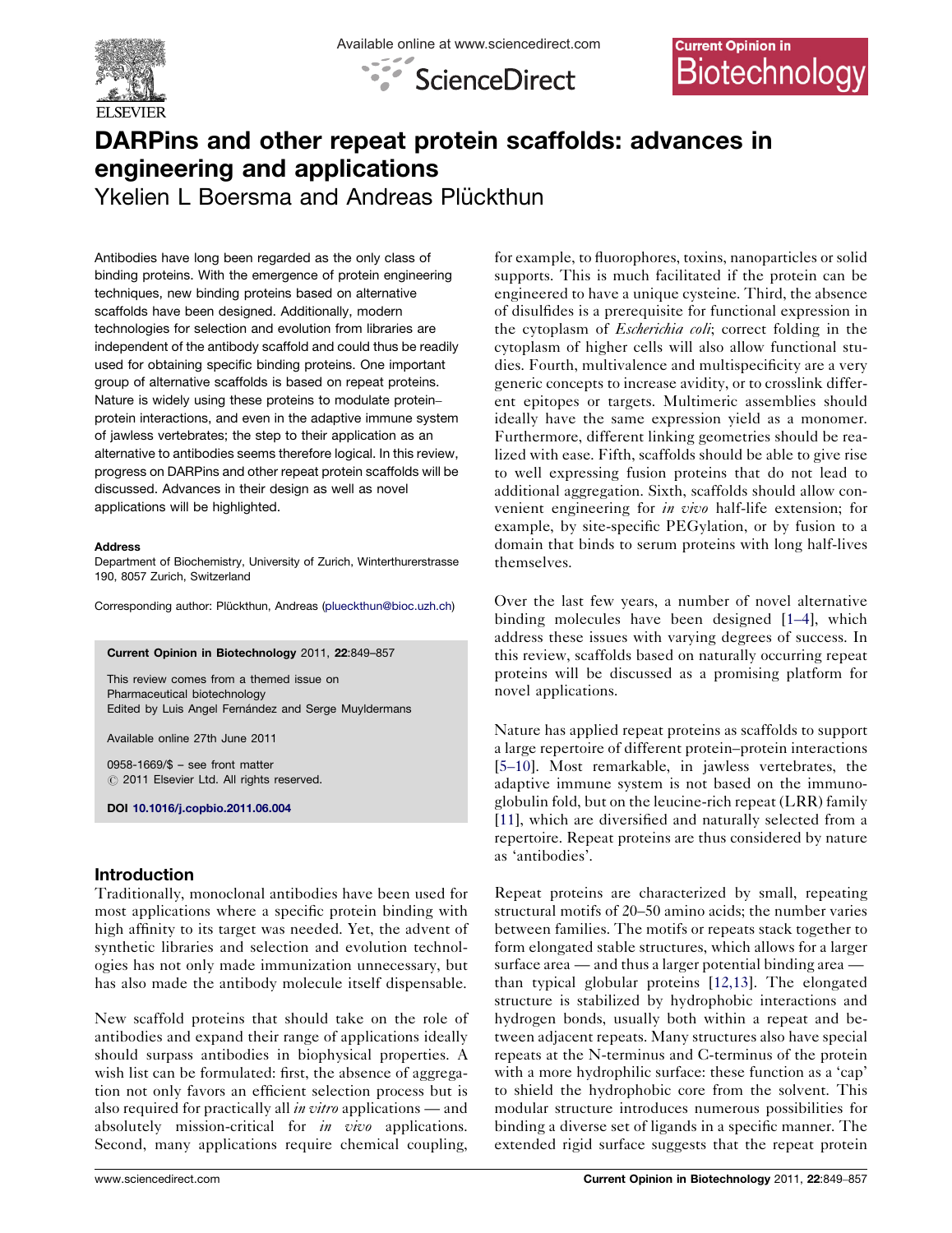





loses little entropy upon binding the target: provided a library is large enough and well designed, very high affinities can be obtained.

In this review, recent advances in the design and engineering of a number of repeat proteins will be discussed (Figure 1 and [Table](#page-2-0) 1). Specific examples of novel applications of designed repeat proteins will be highlighted.

## Consensus design

The successful design of full consensus LRRs [\[14](#page-6-0)], ankyrin (AR) [[15\]](#page-6-0), and tetratricopeptide (TPR) repeats has been described and discussed in previous reviews

[\[13,16\]](#page-6-0). More recently, the design of consensus armadillo (ARM) and HEAT repeat proteins has been reported  $[17^{\bullet\bullet}, 18]$  $[17^{\bullet\bullet}, 18]$ .

Briefly, there are two motivations for using consensus design, as opposed to using one particular repeat protein family member as a scaffold and randomizing its surface: first, the consensus design, if done correctly, can markedly increase stability of the library members, since stabilizing structural features inherent to a natural family but lost in individual natural proteins will be preserved [[19](#page-6-0)] and second, consensus design makes repeats compatible, allowing addition, deletion, and exchange of repeats.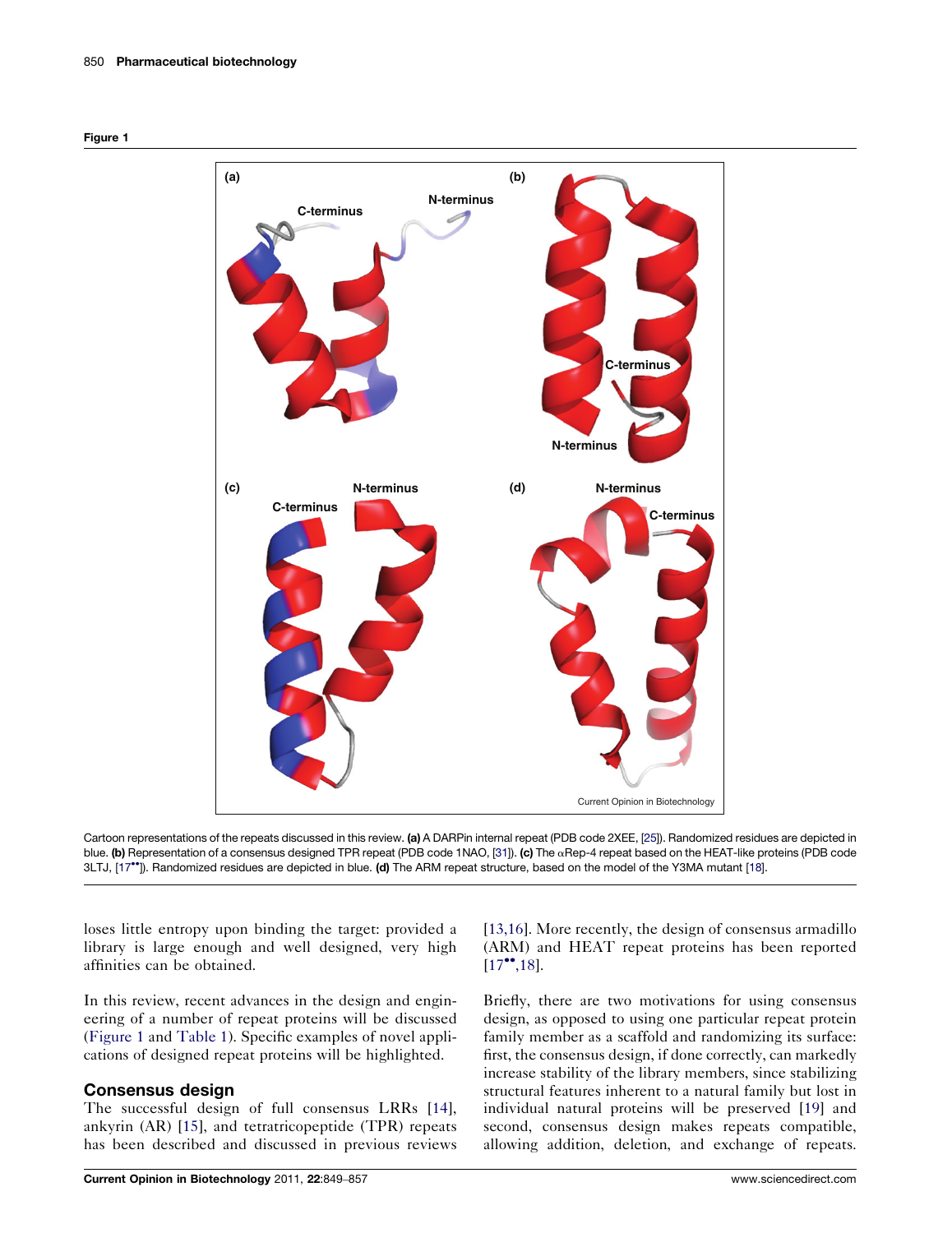<span id="page-2-0"></span>

| Table 1<br>Characteristics of repeat proteins. |    |                            |
|------------------------------------------------|----|----------------------------|
|                                                |    |                            |
| HEAT $(\alpha$ Rep) <sup>b</sup>               | 31 | Two $\alpha$ -helices      |
| Armadillo <sup>c</sup>                         | 42 | Three $\alpha$ -helices    |
| TPR <sup>d</sup>                               | 34 | Helix-turn-helix           |
| Ankyrin (DARPin) <sup>e</sup>                  | 33 | Helix-turn-helix-ß-hairpin |

a As used in the respective library design. In natural repeat proteins,

greater variations have been observed.<br><sup>b</sup> The HEAT repeat domain derives its name from the fact that the first members have been found in four proteins: huntingtin, elongation factor 3 (EF3), protein phosphatase 2A (PP2A), and the yeast PI3 kinase TOR1 [[76\]](#page-8-0).

 $\textdegree$  In Drosophila genetics genes can be named by the appearance of the mutant larvae. The segment polarity gene  $\beta$ -catenin was the first member of this family to be discovered, and when deleted gave rise to Drosophila larvae with an appearance of an armadillo [[77](#page-8-0)].

<sup>d</sup> The tetratricopeptide (TPR) repeat domain derives its name from the 34 amino acids that form the repeat. It was first described in the yeast cell division control protein 23 (CDC23) [\[78\]](#page-8-0).

<sup>e</sup> The ankyrin repeat domain was first discovered as a repeated sequence in yeast cell-cycle regulation [\[79\]](#page-8-0). It is named after ankyrin, a cytoskeletal adapter protein, which was later found to contain 24 tandem copies of the repeat [\[80\]](#page-8-0).

Furthermore, the design of full-consensus proteins in which every repeat has the same sequence can help to unravel principal features of the protein architecture which is important for subsequent engineering.

#### Designed ankyrin repeat proteins

In the case of the AR fold, two different design approaches were undertaken [[15,20,21](#page-6-0)]. Mosavi et al. did not include a special capping repeat in their design, which resulted in proteins expressed in inclusion bodies [\[20\]](#page-6-0). In contrast, Binz et al. did include N- and C-terminal caps in the initial design, which both originated from the guanine–adeninebinding protein [[15,21\]](#page-6-0). Indeed, the capping repeats were subsequently shown to be essential for efficient folding in the cell and for avoiding aggregation [\[22](#page-6-0)].

While the first DARPins were directly generated in a library format [[15\]](#page-6-0), full-consensus DARPins with one to six identical internal repeats were subsequently designed to study fundamental properties [[23\]](#page-6-0): randomized positions were fixed according to sequence statistics and structural considerations, leading to a somewhat different consensus sequence than in [[20](#page-6-0)].

As with the CTPRs and ARM repeats (see below), stability increases with the number of repeats: Full-consensus DARPins with more than three internal repeats are even resistant to denaturation by boiling or guanidine hydrochloride [[23](#page-6-0)]. The crystal structure of the full-consensus DARPin with three internal repeats suggests that salt bridges on the surface are contributing to this additional thermal stability of the full-consensus proteins [\[24\]](#page-6-0).

Molecular dynamics (MDs) simulations were carried out on proteins with one to five internal repeats [\[22](#page-6-0)]. The C-cap (in the original version taken from the GA protein) was the first to denature in almost all high-temperature simulations and is thus considered a limiting factor in the protein's otherwise superior stability. From these simulations, cap mutations with five or eight mutations and an extension of the second helix were suggested to improve its stability, which was subsequently experimentally verified [[22\]](#page-6-0). This redesign significantly improved the packing of the C-cap to the core structure, as was confirmed by the 3D structures of three C-cap mutants [\[25](#page-6-0)]. Hydrogen/ deuterium (H/D)-exchange experiments, measured by NMR, were performed with DARPins with two and three identical internal repeats ( $NI<sub>2</sub>Cl$  and  $NI<sub>3</sub>Cl$ ), and an  $NI<sub>3</sub>Cl$ with the reengineered C-cap (Mut5). The  $NI<sub>3</sub>C_M$ Mut5 variant was kept for one year at 37  $\mathrm{^{\circ}C},$  when some protons still had not exchanged, highlighting the extraordinary stability of the proteins. Importantly, these data emphasized that the better packing of the C-cap against the core in NI3C\_Mut5 led to a slower H/D-exchange throughout the whole protein molecule [\[26](#page-6-0)<sup>°</sup>]. This indicates that the redesigned C-cap bestows higher stability on the protein by making it into a larger cooperative unit.

#### HEAT and ARM repeats

HEAT repeat proteins are a rather diverse family with highly varied sequences [[7\]](#page-6-0). This rather complicates consensus design: it would increase the risk of incorporating features from different subfamilies which are not compatible within a single consensus. Urvoas *et al.* therefore focused on a specific subtype of HEAT repeat proteins for their consensus design [\[17](#page-6-0)<sup>••</sup>]. The structure of Mth187 from Methanobacterium thermoautotrophicum, a protein with currently unknown function [\[27\]](#page-6-0), was taken as the starting point for the alignment. This structure has one clear C-cap domain, but since the N-cap is not folded, a new N-cap was designed. After library construction, unselected variants with varying repeat numbers showed that the proteins were stable, well expressed and generally monomeric. However, a variant with four internal repeats (termed  $\alpha$ Rep-*n*4-a) showed dimeric behavior in size exclusion chromatography. This was confirmed by the elucidation of the 3D structure. Two different conformations (one obtained without, and one with bound PEG used as a precipitant in crystallization) indicated some flexibility within this scaffold and at the interface between monomers. Taken together, these findings provide a promising starting point for the future selection of specific binders against molecular targets.

Distantly related to the HEAT repeat protein is the ARM repeat protein [\[28,29](#page-6-0)]. Parmeggiani et al. designed an ARM-based scaffold for the generation of peptide-specific binders in a conserved orientation [[18](#page-6-0)], with the vision of eventually creating a modular binding mode for peptides. The attractive feature of natural ARM repeat proteins is that peptides are bound in an antiparallel fashion to the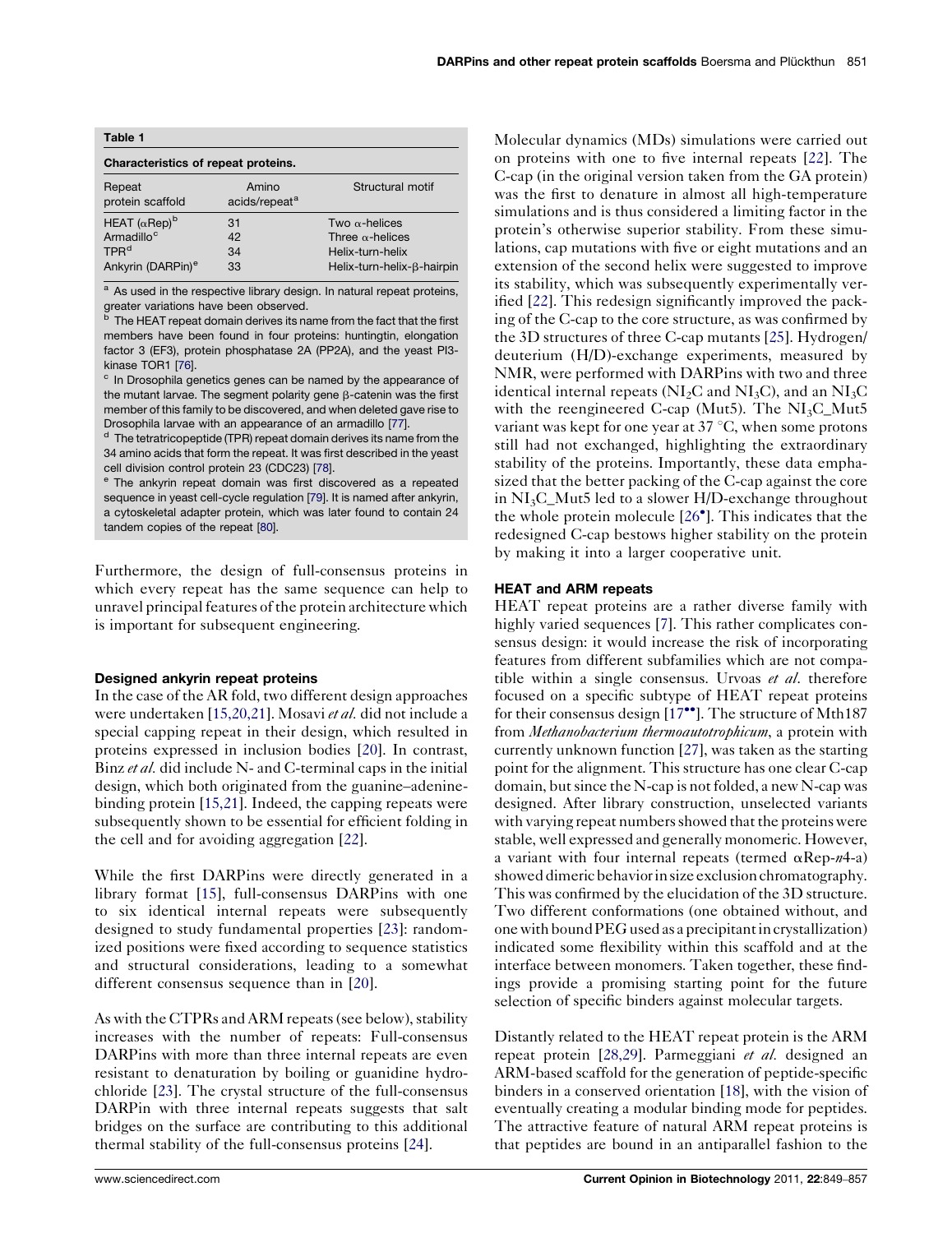succession of repeats. A consensus design approach was initially followed, which led to stable and well-expressed proteins; however, the very first version had either formed dimers or molten globules. The molten globule variant was further optimized by a computational approach to stabilize the hydrophobic core, leading to native-like behavior in biophysical measurements [\[18\]](#page-6-0). Meanwhile, the framework has undergone several more design cycles leading to further improved properties. The designed structure was verified by determination of the crystal structures of consensus ARM proteins. Furthermore, variable positions have been determined to create a library, and a binder against a particular peptide has been selected (Varadamsetty et al., manuscript in preparation).

### Tetratricopeptide repeat proteins

An interesting characteristic of TPR modules, in contrast to the HEAT repeats, is that they do not undergo conformational changes upon ligand binding [\[30\]](#page-6-0). A consensus TPR motif was designed using amino acids with the highest statistical occurrence for each position, taking potentially co-evolving residues into consideration as well. Initially, three consensus proteins were constructed, comprising one, two or three repeats (CTPR1, CTPR2, and CTPR3) [[31\]](#page-6-0). As confirmed in the 3D structure, these proteins adopt the typical TPR fold. Chemical denaturation and NMR-detected H/D-exchange studies revealed a stable core of an individual TPR motif. More repeats resulted in an increase in overall stability, an effect primarily due to a decrease in the rate of unfolding [[32\]](#page-6-0). Similar results have been observed for the DARPins and natural ARs as well [\[23,33](#page-6-0)] and for the ARM repeat proteins (Varadamsetty et al., manuscript in preparation) and may thus constitute a general property of repeat proteins.

Folding of TPR proteins could be described by the 1D-Ising model, in which each repeat is treated as an independent folding unit which is influenced by the folding state of its neighbors. For CTPR2 and CTPR3, the equilibrium folding–unfolding transition was shown to be sequential [\[34,35\]](#page-6-0). Recently, the non-two state unfolding behavior was confirmed in differential scanning calorimetry (DSC) studies of a complete series of CTPR proteins with 2–20 identical repeats [[36\]](#page-6-0). The folding of full-consensus DARPins has also been evaluated by a 1D-Ising model, using evaluation by CD spectroscopy [\[23](#page-6-0)] or NMR at the single residue level [\[26](#page-6-0)<sup>°</sup>]. Their behavior can be described by a 1D-Ising model in a first approximation; nevertheless, their extreme stability limits the analysis of molecules with many repeats, as they cannot be unfolded at all. Therefore, H/D-exchange becomes dominated by local fluctuations.

# Selection strategies for repeat proteins

To obtain specific binders, selections against the target of interest need to be carried out. In principle, all known selection technologies can be applied to these proteins.

Regan and co-workers applied a split-GFP reassembly assay to screen libraries of TPR proteins binding to the target of interest  $[37^{\bullet}, 38^{\bullet}, 39]$  $[37^{\bullet}, 38^{\bullet}, 39]$  $[37^{\bullet}, 38^{\bullet}, 39]$ . The target peptide is genetically fused to one half of GFP, whereas the TPR library is genetically fused to the other half. TPR variants binding to the target can be identified by fluorescence in flow cytometry. So far, specific binders with  $\mu$ M affinities were obtained against different targets and characterized [\[37](#page-6-0)<sup>°</sup>]. However, this method might be limiting when high-affinity binders are the goal of selection. In general, in vivo selections do not seem to particularly favor high-affinity interactions: well expressed intracellular proteins are already at high concentrations (e.g. 120,000 molecules correspond to a concentration of 1  $\mu$ M for a lymphocyte with a cell volume of 200 fL [[40\]](#page-7-0)), such that even low-affinity pairs will form complexes almost quantitatively.

The great majority of selections with DARPins have been carried out by using ribosome display, which is a technology fully taking place in vitro, leading to working library sizes of about  $10^{12}$  [[41,42\]](#page-7-0), and which can be interfaced with error-prone PCR and off-rate selection to increase affinity and specificity [[43](#page-7-0)]. Since DARPins fold well also *in vitro*, they may be especially suitable for this selection technology, typically requiring fewer rounds than scFv fragments [[44,45](#page-7-0)]. Using ribosome display, DARPins were selected against a plethora of targets, such as kinases [[46](#page-7-0)–48], membrane proteins [\[49](#page-7-0)– [51](#page-7-0)] and IgE or its receptor  $Fc\in RI\alpha$  [52–[54](#page-7-0)]. For some DARPins, the affinity was further improved by applying error-protein PCR together with off-rate selections  $[51, 55, 56^{\circ}].$ 

DARPins are fast folding proteins [[23\]](#page-6-0). As such, it was impossible to achieve a high level of display on the p3 phage coat protein with a variety of Sec-dependent signal sequences, since the DARPin-p3 fusion will fold before it is secreted to a form expressed in the inner E. coli membrane during filamentous phage assembly. Steiner *et al.* exchanged the Sec signal sequence for a signal recognition particle (SRP)-dependent one, which resulted in very efficient display of the DARPin molecule [[57\]](#page-7-0), just as efficient as slow folding proteins (e.g. scFv) with a Sec-dependent signal sequence. Using SRP phage display, specific DARPins with subnanomolar affinities against a number of targets, including EGFR and HER2, were selected [\[58\]](#page-7-0). This has opened the door to use phage display on whole cells to DARPins. Incidentally, previous attempts to achieve functional display via the Tat route have proven unsuccessful [59–[61\]](#page-7-0), as the full-length p3 protein may be incompatible with the Tat system. However, a truncated version of p3 can support Tat-mediated phage display [[62\]](#page-7-0). Both SRP phage display and this finding may thus extend the application of phage display to proteins which fold fast in the cytosol.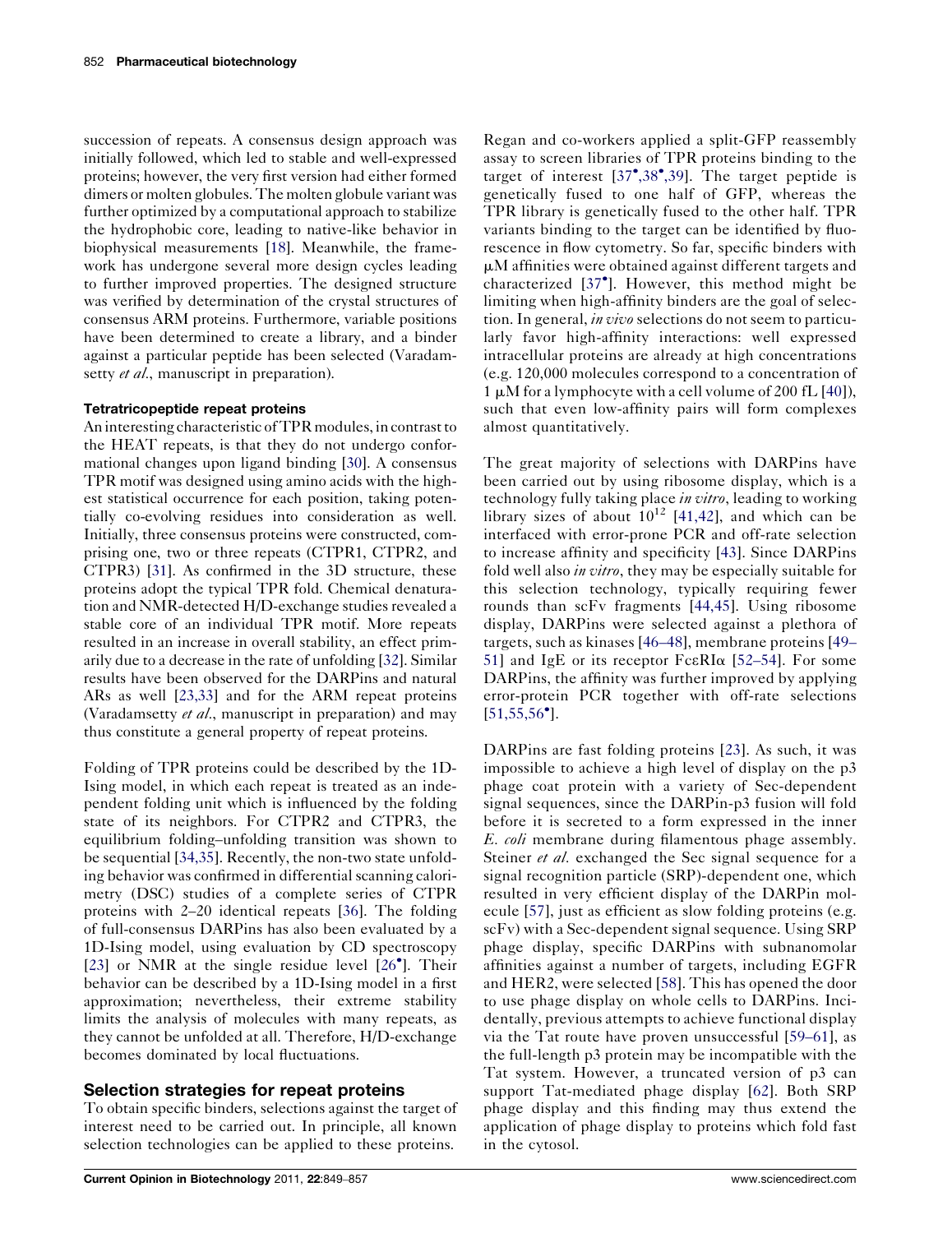## New scaffolds, novel applications

The driving force behind the engineering of new binding proteins is formed by enabling new applications. New scaffolds are finding places in therapeutics, diagnostics, and numerous research applications, which benefit from the wide range of molecular formats, fusion proteins, and chemical conjugates which become possible with these robust proteins. The great majority of new applications have been developed with DARPins. We will concentrate on biomedical applications, but mention in passing that DARPins have also been used as crystallization chaperones (summarized in [63–[65\]](#page-7-0)).

### Viral retargeting to tumors

Viral delivery systems for gene delivery will need to overcome the problem of cell-specific targeting and tissuespecific targeting. In previous experiments, using many different viruses, scFv fusions to viral surface proteins have been investigated; however, frequent incompatibilities with the viral assembly pathways were observed, leading to inefficient display of such targeting moieties.

DARPins have been successfully used in two viral retargeting applications now. Adenoviruses have been investigated as potential gene vectors for diagnostic or therapeutic applications for a long time. In this case, the virus is *not* expressing a DARP in on its surface, but a bispecific adapter was created which can be produced in E. coli. This might constitute a technology that can realistically be scaled up. In its most efficient form, it consists of four DARPins in tandem. Three of these DARPins bind and wrap around the trimeric knob domain at the end of the protruding adenovirus fibers; the fourth DARPin binds to the cellular target of interest, in this case HER2. The knob domain used was a mutant with reduced affinity to CAR, the natural receptor of adenovirus serotype 5 (Ad5), and adapter bound to the knob also prevented binding to CAR. The adapters showed a significant increase in transduction, measured by luciferase activity. This new strategy of altering the natural tropism of Ad5 with rationally designed adapters holds great promise for future developments in gene therapy [[56](#page-7-0)<sup>°</sup>].

In another example, lentiviral vectors were retargeted to tumors by using DARPins [[66\]](#page-7-0), with the aim of destroying the tumor cells. For this purpose, the lentiviral vectors carried both the hemagglutinin (H) and the fusion protein (F) from measles virus, where the former was fused to different DARPins. All H-DARPin fusion proteins were efficiently expressed on the cell surface and incorporated into lentiviral vectors at a more uniform rate than scFvs, perhaps because of the more robust folding within the fusion protein. Indeed, the vectors only transduced HER2positive cells. When applied systemically in vivo, these HER2-targeted lentiviral vectors showed exclusive gene expression in HER2-positive tumor tissue, whereas control vectors mainly transduced cells in spleen and liver.

### Tumor diagnostics

DARPins can be employed in immunohistochemical diagnostics. Recently, G3, a HER2-specific DARPin with picomolar affinity, was tested in paraffin-embedded tissue sections and compared to an FDA-approved monoclonal antibody in tissue microarrays [[67\]](#page-7-0). The data were correlated with HER2 amplification status measured by fluorescence *in situ* hybridization. It was found that the DARPin was able to detect a positive HER2 amplification status with similar sensitivity yet with higher specificity. Thus, DARPins form a valuable extension to the diagnostic toolbox; their potential in this field should be further explored.

### Approaches to tumor therapy

In tumor therapy, the repeat protein scaffold can be used as the targeting moiety for a payload, or alternatively, the facile engineering of the protein might be exploited to create a multivalent DARPin with biological activity by itself.

A payload with a lot of potential is small interfering RNA (siRNA). DARPin C9, selected against the epithelial cell adhesion molecule (EpCAM), was used as a carrier for siRNA complementary to the  $bcl-2$  mRNA, a pro-apoptotic factor [[68\]](#page-7-0). C9 was genetically fused to protamine for complexation with the siRNA, and about 4–5 molecules could be bound per protamine. To increase uptake of siRNA, bivalent binders were constructed, either by using a flexible linker or by using a leucine zipper. For all tested constructs, a decrease in  $\mathit{bcl-2}$  expression was observed; this resulted in a significant sensitization of EpCAM-positive MCF-7 cells toward doxorubicin. The fusion proteins did notsensitize EpCAM-negative HEK293T cells, indicating that siRNA transfection at high specificity is achievable. The bivalent leucine zipper construct was more effective in the downregulation of bcl-2 than the dimer linked by a Gly-Ser linker, suggesting that it better matches the geometry of the receptor on the cell [\[68](#page-7-0)].

The EpCAM-specific DARPin Ec4 was fused to a truncated form of *Pseudomonas* exotoxin A (ETA"). The  $IC_{50}$ values on EpCAM-positive cells ranged from 0.005 pM to 0.7 pM on the positive tumor cells, whereas the  $IC_{50}$ value on negative control cells was 100,000-fold higher. In vivo fluorescence imaging demonstrated that Ec4- $ETA''$  labeled with  $Cv5.5$  efficiently localized to tumors after systemic administration. Potent antitumor effects at well-tolerated doses were seen in mouse xenograft studies; some mice even showed complete regression of the tumor. However, tumor accumulation might be limited because of the short half-life of 11.2 min of the DARPin fusion protein in its current version [\[69](#page-7-0)].

Boersma et al. (manuscript in preparation) examined the biological activity of four previously selected EGFR-DAR-Pins on A431 cells. By constructing a tetravalent, bispecific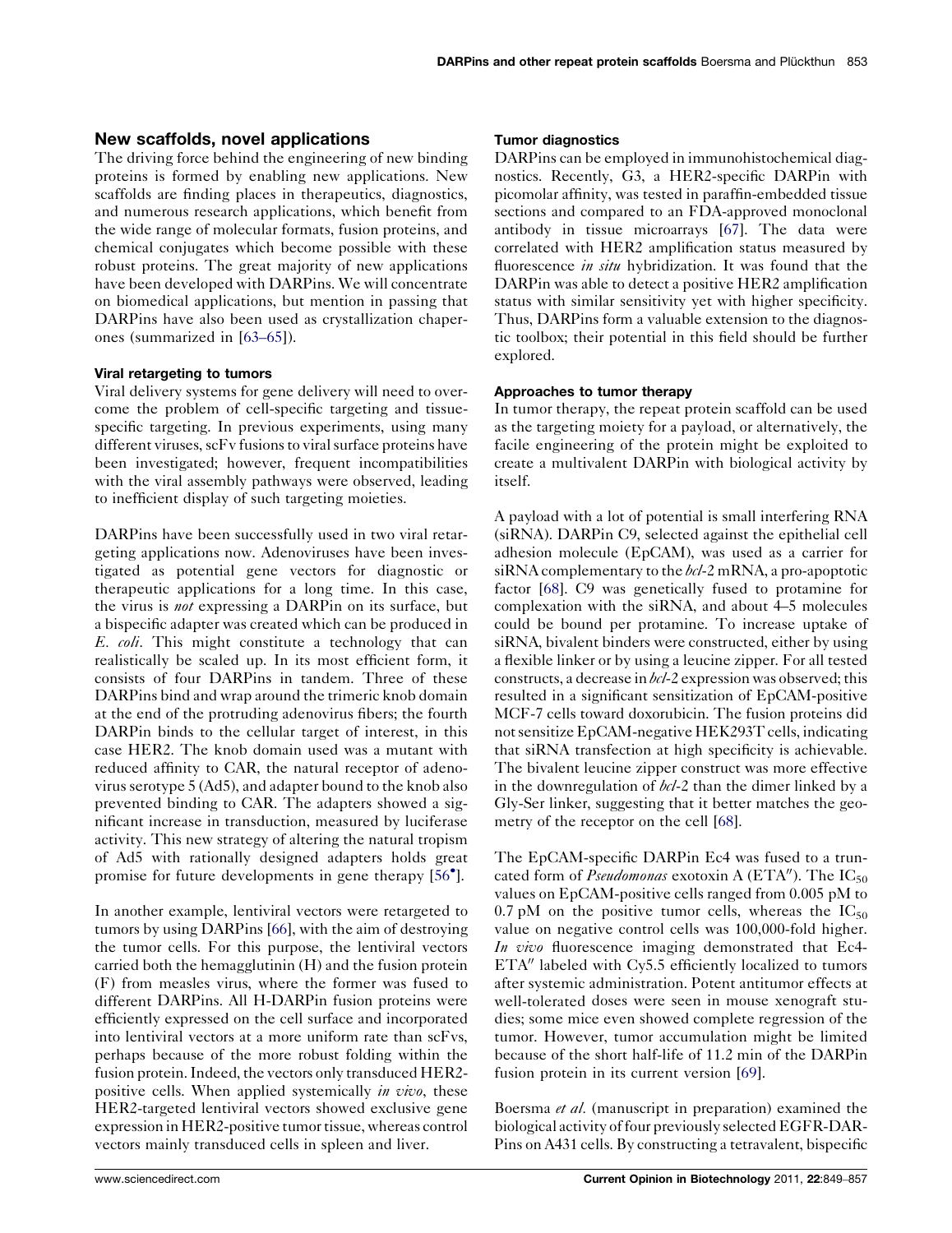DARPin, a molecule with activity in cellular assays at least similar to and in certain cases even greater than the FDA-approved antibody cetuximab was created. Thus, DARPins alone can have a biological effect; this increases the potential of DARPins as tumor targeting molecules.

## **Pharmacokinetics**

Zahnd *et al.* recently investigated the effects of affinity and molecular size on the efficiency of tumor targeting and accumulation in a systematic study with HER2-specific DARPins in mouse xenografts [\[70](#page-7-0)<sup>••</sup>]. This work showed that there are two parameter regions for efficient tumor accumulation. The first, and perhaps unexpected, region is that of unmodified small DARPins, as long as they have a very high affinity. There was a direct and strong correlation between the total amount located at the tumor and the affinity of the DARPin; no leveling off with affinity was seen. For bivalent DARPins (avidity  $\approx 10$  pM), a lower accumulation in the tumor was seen than for the monovalent counterpart ( $K_D \approx 90$  pM); the lower accumulation was also seen when this DARPin was fused to a nonbinding DARPin. This highlights the importance of small molecular weight (MW).

The second region of high tumor accumulation was with PEGylated DARPins. This modification increases their serum half-life. In this case, the importance of affinity for the extent of tumor uptake was less pronounced. Molecules of an intermediate size range (e.g. scFv) do not target as well as either of the extremes.

A possible explanation of these findings can be given if a very pronounced dependence of extravasation on MW is assumed, and that its cut-off is at lower MW than that of renal filtration. In this case, a molecule of intermediate MW would be filtered through the kidney, but still not extravasate well. However, a molecule of small MW needs to bind to its receptor on the tumor very tightly or it will be washed out rapidly. This affinity requirement is not as strong for very large, PEGylated molecules, which reside in the serum much longer.

It should be noted that these results are fully consistent with theoretical considerations from modeling studies [\[71](#page-7-0)]. However, they at first appear to be at variance with a series of elegant studies on monovalent and multivalent scFv fragments, which have been summarized to suggest that very high affinity is disadvantageous for tumor targeting [[72\]](#page-7-0). However, Adams and co-workers used iodine as a label which is removed upon internalization, and thus additional affinity or avidity leading to more internalization will lead to *less* remaining label in the tumor [[73](#page-8-0)]. In contrast, Zahnd *et al.* used a residualizing Tc label, which will not be removed and will thus be counted, no matter whether the protein has become internalized or remains on the surface. Thus, when considering *all* protein molecules that end up at the tumor,

there appears to be no decrease in uptake with very high affinity. However, when counting only those which have remained *on the surface*, there is a decrease with very high affinity, since a larger proportion becomes internalized and looses its label. Thus, it is important to make these distinctions when discussing the influence of affinity on tumor uptake.

## Intracellular applications

At this stage, it is unclear whether repeat proteins can be delivered in vivo at a level and in a format fit for controlling and influencing intracellular reactions, except by engineered viral delivery, as highlighted above. Nevertheless, exciting possibilities arise by the fact that repeat proteins can fold and remain active in the cytoplasm; they are currently mostly research tools though, requiring transfection of the DNA encoding the repeat protein.

TPR modules were designed to inhibit Hsp90. This chaperone is essential for the folding of many oncogenic proteins, for example, nuclear receptors as well as HER2; small molecule inhibitors are thus considered potential anticancer agents. Hsp90 itself only becomes functional when bound to Hsp-organizing protein (HOP), an interaction mediated by the TPR2A domain on HOP. The Hsp90-binding residues of TPR2A were grafted onto the previously discussed CTPR3 scaffold to introduce novel activities. The resulting molecule CTPR390 bound to Hsp90 with an affinity of  $200 \mu M$ , whereas TPR2A's affinity for Hsp90 is  $5 \mu$ M. From the 3D structure of CTPR390 in complex with the C-terminal peptide of Hsp90, it became clear that not all interactions seen in the TPR2A–Hsp90 complex were present in the CTPR390–Hsp90 complex [[74](#page-8-0)]. By engineering charges on the back face the affinity increased to  $1 \mu M$ . Treatment of BT474 cells with CTPR390 resulted in a decrease in HER2 levels with consequent inhibition of cell proliferation. This design provides new tools to further the knowledge of Hsp90-mediated protein folding [\[75](#page-8-0)].

# **Conclusions**

Repeat protein applications, notably of DARPins, have seen a great rise over the last few years. They expand the application range beyond what is possible with antibodies, because of their robust biophysical properties and ease of production. The examples highlighted in this review have shown that there are many potential applications for these alternative scaffolds, whether as tumor targeting molecules, diagnostic tools, or in other therapeutic strategies. DARPins are currently in two Phase I/II clinical trials for ocular indications<sup>a,b</sup> and it will be exciting to see their further progress.

 $\mathrm{a}\atop\mathrm{b}\mathrm{http://clinical trials.gov/ct2/show/NCT01042678.}$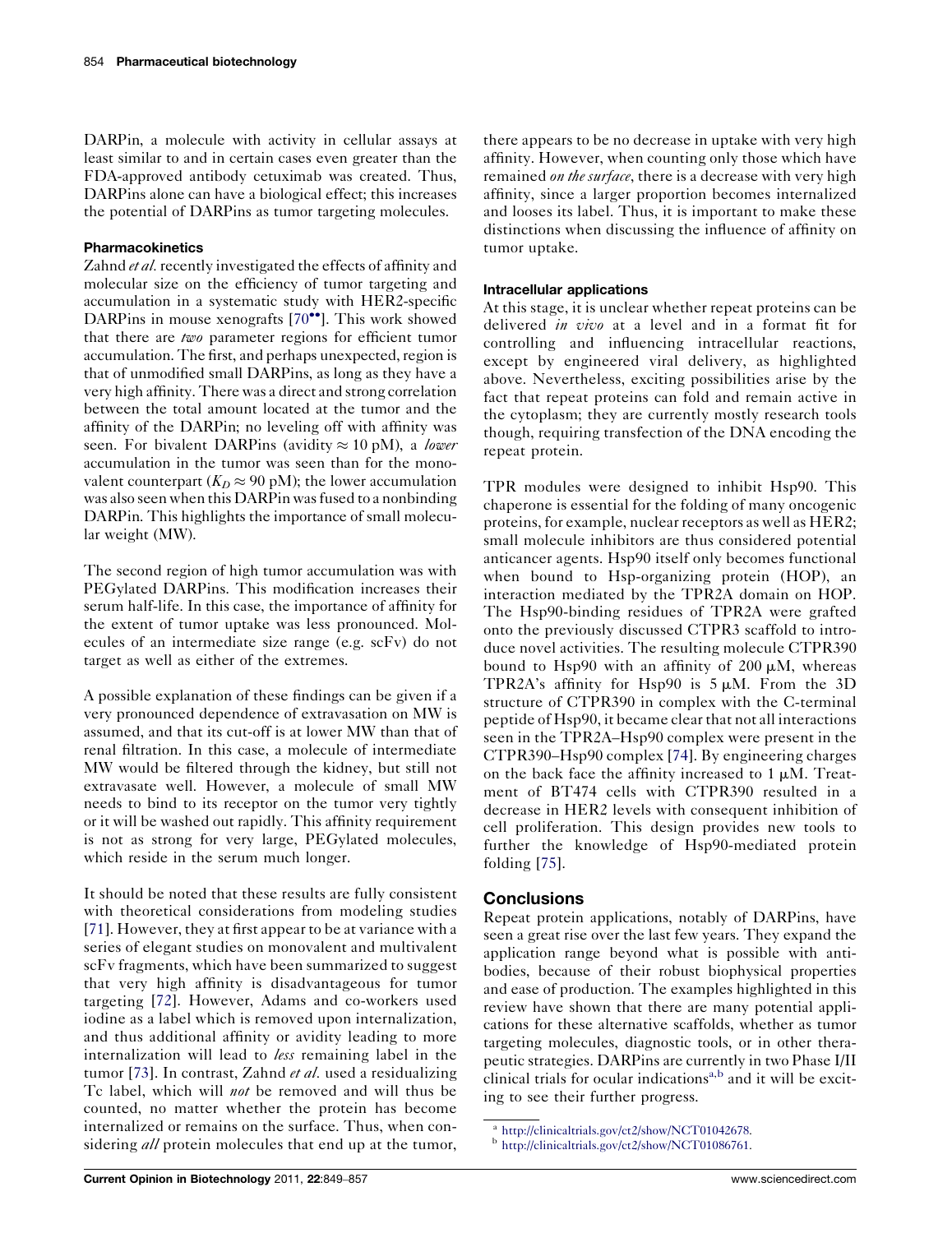#### <span id="page-6-0"></span>References and recommended reading

Papers of particular interest, published within the period of review, have been highlighted as:

- of special interest
- •• of outstanding interest
- 1. Löfblom J, Stahl S: **Non-immunoglobulin based protein**<br>**scaffolds**. Curr Opin Biotechnol 2011 doi: [10.1016/](http://dx.doi.org/10.1016/j.copbio.2011.06.002) [j.copbio.2011.06.002.](http://dx.doi.org/10.1016/j.copbio.2011.06.002)
- 2. Gill DS, Damle NK: Biopharmaceutical drug discovery using novel protein scaffolds. Curr Opin Biotechnol 2006, 17:653-658.
- 3. Nygren P, Skerra A: Binding proteins from alternative scaffolds. J Immunol Methods 2004, 290:3-28.
- 4. Binz HK, Amstutz P, Plückthun A: Engineering novel binding **proteins from nonimmunoglobulin domains**. *Nat Biotechnol*<br>2005, **23**:1257-1268.
- 5. Kobe B, Kajava AV: The leucine-rich repeat as a protein recognition motif. Curr Opin Struct Biol 2001, 11:725-732.
- 6. D'Andrea L, Regan L: TPR proteins: the versatile helix. Trends Biochem Sci 2003, 28:655-662.
- 7. Andrade M, Petosa C, O'Donoghue S, Müller C, Bork P: Comparison of ARM and HEAT protein repeats. J Mol Biol 2001, 209:1-18.
- 8. Li J, Mahajan A, Tsai M: Ankyrin repeat: a unique motif mediating protein–protein interactions. Biochemistry 2006, 45:15168-15178.
- 9. Al-Khodor S, Price CT, Kalia A, Abu Kwaik Y: Functional diversity of ankyrin repeats in microbial proteins. Trends Microbiol 2010, 18:132-139.
- 10. Bella J, Hindle KL, McEwan PA, Lovell SC: The leucine-rich repeat structure. Cell Mol Life Sci 2008, 65:2307-2333.
- 11. Pancer Z, Cooper MD: The evolution of adaptive immunity. Annu Rev Immunol 2006, 24:497-518.
- 12. Grove TZ, Cortajarena AL, Regan L: Ligand binding by repeat proteins: natural and designed. Curr Opin Struct Biol 2008, 18:507-515.
- 13. Main ERG, Lowe AR, Mochrie SGJ, Jackson SE, Regan L: A recurring theme in protein engineering: the design, stability and folding of repeat proteins. Curr Opin Struct Biol 2005, 15:464-471.
- 14. Stumpp MT, Forrer P, Binz HK, Plückthun A: Designing repeat proteins: modular leucine-rich repeat protein libraries based on the mammalian ribonuclease inhibitor family. J Mol Biol 2003, 332:471-487.
- 15. Binz H, Stumpp MT, Forrer P, Amstutz P, Plückthun A: Designing repeat proteins: well-expressed, soluble and stable proteins from combinatorial libraries of consensus ankyrin repeat proteins. J Mol Biol 2003, 332:489-503.
- 16. Main ERG, Jackson SE, Regan L: The folding and design of repeat proteins: reaching a consensus. Curr Opin Struct Biol 2003, 13:482-489.
- 17. Urvoas A, Guellouz A, Valerio-Lepiniec M, Graille M, Durand D,
- $\bullet$ -Desravines DC, van Tilbeurgh H, Desmadril M, Minard P: Design, production and molecular structure of a new family of artificial alpha-helicoidal repeat proteins ( $\alpha$ Rep) based on

thermostable HEAT-like repeats. J Mol Biol 2010, 404:307-327. The development of a HEAT-like repeat protein scaffold is, because of the sequence diversity of this family, a significant accomplishment. Moreover, the authors have made libraries with repeat proteins of varying length. It will be interesting to see what kind of binders can be isolated.

- 18. Parmeggiani F, Pellarin R, Larsen AP, Varadamsetty G, Stumpp MT, Zerbe O, Caflisch A, Plückthun A: **Designed**<br>armadillo repeat proteins as general peptide-binding scaffolds: consensus design and computational optimization of the hydrophobic core. J Mol Biol 2008, 376:1282-1304
- 19. Forrer P, Stumpp MT, Binz HK, Plückthun A: A novel strategy to design binding molecules harnessing the modular nature of repeat proteins. FEBS Lett 2003, 539:2-6.
- 20. Mosavi LK, Minor DL, Peng ZY: Consensus-derived structural determinants of the ankyrin repeat motif. Proc Natl Acad Sci U S A 2002, 99:16029-16034.
- 21. Kohl A, Binz H, Forrer P, Stumpp MT, Plückthun A, Grütter MG:<br>**Designed to be stable: crystal structure of a consensus** ankyrin repeat protein. Proc Natl Acad Sci U S A 2003, 100:1700-1705.
- 22. Interlandi G, Wetzel SK, Settanni G, Plückthun A, Caflisch A: Characterization and further stabilization of designed ankyrin repeat proteins by combining molecular dynamics simulations and experiments. J Mol Biol 2008, 375:837-854.
- 23. Wetzel SK, Settanni G, Kenig M, Binz H, Plückthun A: Folding and unfolding mechanism of highly stable full consensus ankyrin<br>repeat proteins. J Mol Biol 2008, 376:241-257.
- 24. Merz T, Wetzel SK, Firbank S, Plückthun A, Grütter MG, Mittl PR: Stabilizing ionic interactions in a full consensus ankyrin repeat protein. J Mol Biol 2008, 376:232-240.
- 25. Kramer MA, Wetzel SK, Plückthun A, Mittl PR, Grütter MG: Structural determinants for improved stability of designed ankyrin repeat proteins with a redesigned C-capping module. J Mol Biol 2010, 404:381-391.
- 26. Wetzel SK, Ewald C, Settanni G, Jurt S, Plückthun A, Zerbe O: -Residue-resolved stability of full-consensus ankyrin repeat proteins probed by NMR. J Mol Biol 2010, 402:241-258.

Extensive H/D-exchange studies were performed on full-consensus DARPins, and they showed that the stability is greatly dependent on the coupling between repeats. The extraordinary slow exchange of protons (dominated by local fluctuations) indicates a very stable core structure in the DARPins. These findings will help in the design of highly stable DARPins for biomedical applications.

- 27. Julien O, Gignac I, Hutton A, Yee A, Arrowsmith CH, Gagné SM: MTH187 from Methanobacterium thermoautotrophicum has three HEAT-like repeats. J Biomol NMR 2006, 35:149-154.
- 28. Andrade MA, Perez-Iratxeta C, Ponting CP: Protein repeats: structures, functions, and evolution. J Struct Biol 2001, 134:117-131.
- 29. Kippert F, Gerloff DL: Highly sensitive detection of individual HEAT and ARM repeats with HHpred and COACH. PLoS ONE 2009, 4:e7148.
- 30. Cortajarena AL, Regan L: Ligand binding by TPR domains. Protein Sci 2006, **15**:1193-1198.
- 31. Main ERG, Xiong Y, Cocco MJ, D'Andrea L, Regan L: Design of stable alpha-helical arrays from an idealized TPR motif. Structure 2003, 11:497-508.
- 32. Main ERG, Stott K, Jackson SE, Regan L: Local and long-range stability in tandemly arrayed tetratricopeptide repeats. Proc Natl Acad Sci U S A 2005, 102:5721-5726.
- 33. Tripp KW, Barrick D: Enhancing the stability and folding rate of a repeat protein through the addition of consensus repeats. J Mol Biol 2007, 365:1187-1200.
- 34. Kajander T, Cortajarena AL, Main ERG, Mochrie SGJ, Regan L: A new folding paradigm for repeat proteins. J Am Chem Soc<br>2005, 127:10188-10190.
- 35. Cortajarena AL, Mochrie SG, Regan L: Mapping the energy landscape of repeat proteins using NMR-detected hydrogen exchange. J Mol Biol 2008, 379:617-626.
- 36. Cortajarena AL, Regan L: Calorimetric study of a series of designed repeat proteins: modular structure and modular folding. Protein Sci 2011, 20:336-340.
- 37. Jackrel ME, Cortajarena AL, Liu TY, Regan L: Screening libraries to identify proteins with desired binding activities
- using a split-GFP reassembly assay. ACS Chem Biol 2010, 5:553-562.

Selection of TPR binders by split-GFP reassembly. Though the affinities are modest, this work has shown that affinity maturation is possible, and an in vivo screening is possible.

- 38. Grove TZ, Hands M, Regan L: Creating novel proteins by
- combining design and selection. Protein Eng Des Sel 2010, 23:449-455.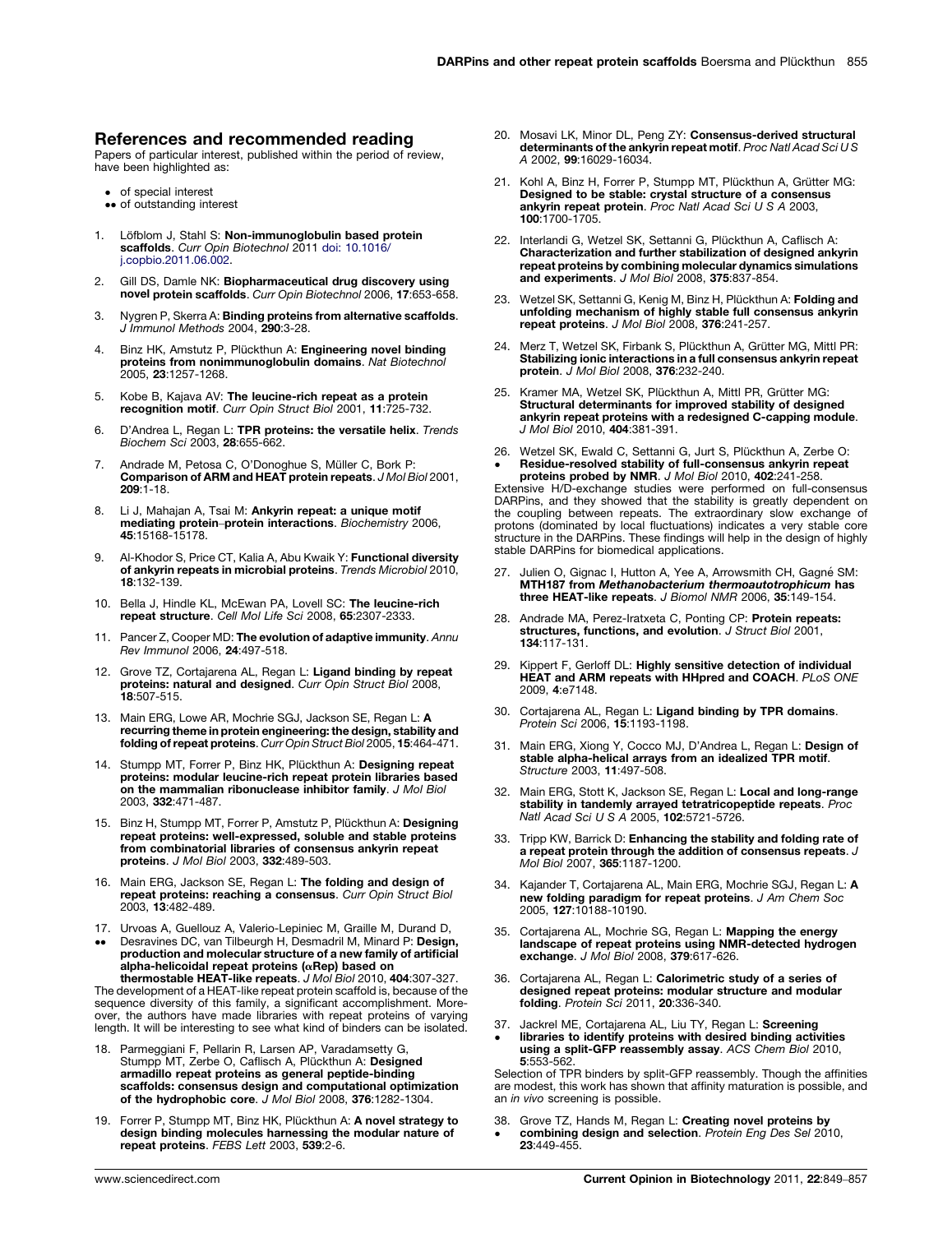<span id="page-7-0"></span>Computational design and genetic selection were combined to remodel the binding interface of a peptide-binding module. This work shows the synergy between the two methods for the development of new protein– protein interfaces.

- 39. Magliery TJ, Wilson CGM, Pan W, Mishler D, Ghosh I, Hamilton AD, Regan L: Detecting protein–protein interactions with a green fluorescent protein fragment reassembly trap: scope and mechanism. J Am Chem Soc 2005, 127:146-157.
- 40. Nibbering PH, Zomerdijk TP, Corsèl-Van Tilburg AJ, Van Furth R: Mean cell volume of human blood leucocytes and resident and activated murine macrophages. J Immunol Methods 1990, 129:143-145.
- 41. Dreier B, Plückthun A: Ribosome display: a technology for selecting and evolving proteins from large libraries. Methods Mol Biol 2011, 687:283-306.
- 42. Plückthun A: Ribosome display: a perspective. Methods Mol Biol 2001, in press.
- 43. Zahnd C, Sarkar CA, Plückthun A: Computational analysis of off-rate selection experiments to optimize affinity maturation by directed evolution. Protein Eng Des Sel 2010, 23:175-184.
- 44. Hanes J, Jermutus L, Plückthun A: Selecting and evolving functional proteins in vitro by ribosome display. Methods Enzymol 2000, 328:404-430.
- 45. Zahnd C, Amstutz P, Plückthun A: Ribosome display: selecting and evolving proteins in vitro that specifically bind to a target. Nat Methods 2007, 4:269-279.
- 46. Amstutz P, Binz HK, Parizek P, Stumpp MT, Kohl A, Grütter MG, Forrer P, Plückthun A: Intracellular kinase inhibitors selected from combinatorial libraries of designed ankyrin repeat proteins. J Biol Chem 2005, 280:24715-24722.
- 47. Amstutz P, Koch H, Binz H, Deuber SA, Plückthun A: Rapid selection of specific MAP kinase-binders from designed ankyrin repeat protein libraries. Protein Eng Des Sel 2006, 19:219-229.
- 48. Bandeiras TM, Hillig RC, Matias PM, Eberspaecher U, Fanghänel J, Thomaz M, Miranda S, Crusius K, Pütter V, Amstutz P et al.: Structure of wild-type Plk-1 kinase domain in complex with a selective DARPin. Acta Crystallogr D Biol Crystallogr 2008, 64:339-353.
- 49. Milovnik P, Ferrari D, Sarkar CA, Plückthun A: Selection and characterization of DARPins specific for the neurotensin receptor 1. Protein Eng Des Sel 2009, 22:357-366.
- 50. Sennhauser G, Amstutz P, Briand C, Storchenegger O, Grütter MG: Drug export pathway of multidrug exporter AcrB revealed by DARPin inhibitors. PLoS Biol 2007, 5:e7.
- 51. Zahnd C, Wyler E, Schwenk JM, Steiner D, Lawrence MC, McKern NM, Pecorari F, Ward CW, Joos TO, Pluckthun A: A designed ankyrin repeat protein evolved to picomolar affinity<br>to Her2. J *Mol Biol* 2007, 369:1015-1028.
- 52. Eggel A, Baumann MJ, Amstutz P, Stadler BM, Vogel M: DARPins as bispecific receptor antagonists analyzed for immunoglobulin E receptor blockage. J Mol Biol 2009, 393:598-607.
- 53. Eggel A, Buschor P, Baumann MJ, Amstutz P, Stadler BM, Vogel M: Inhibition of ongoing allergic reactions using a novel anti-IgE DARPin-Fc fusion protein. Allergy 2011, 66:961-968.
- 54. Baumann MJ, Eggel A, Amstutz P, Stadler BM, Vogel M: DARPins against a functional IgE epitope. Immunol Lett 2010, 133:78-84.
- 55. Schweizer A, Rusert P, Berlinger L, Ruprecht CR, Mann A, Corthésy S, Turville SG, Aravantinou M, Fischer M, Robbiani M et al.: CD4-specific designed ankyrin repeat proteins are novel potent HIV entry inhibitors with unique characteristics. PLoS Pathog 2008, 4:e1000109.
- 56. Dreier B, Mikheeva G, Belousova N, Parizek P, Boczek E,
- $\bullet$ Jelesarov I, Forrer P, Plückthun A, Krasnykh V: Her2-specific multivalent adapters confer designed tropism to adenovirus for gene targeting. J Mol Biol 2011, 405:410-426.

The natural tropism of Ad5 was altered by DARPins selected against the knob protein. For this purpose, adapter molecules were designed and genetically fused to a HER2-targeting DARPin. This application is promising for the further development of gene therapy, as it can be realistically scaled up.

- 57. Steiner D, Forrer P, Stumpp M, Plückthun A: Sianal sequences directing cotranslational translocation expand the range of proteins amenable to phage display. Nat Biotechnol 2006, 24:823-831.
- 58. Steiner D, Forrer P, Plückthun A: Efficient selection of DARPins with sub-nanomolar affinities using SRP phage display. J Mol Biol 2008, 382:1211-1227.
- 59. Nangola S, Minard P, Tayapiwatana C: Appraisal of translocation pathways for displaying ankyrin repeat protein on phage particles. Protein Expr Purif 2010, 74:156-161.
- 60. Paschke M, Höhne W: A twin-arginine translocation (Tat)-mediated phage display system. Gene 2005, 350: 79-88.
- 61. Dröge MJ, Boersma YL, Braun P, Buining RJ, Julsing MK, Selles KGA, van Dijl JM, Quax WJ: Phage display of an intracellular carboxylesterase of Bacillus subtilis: a comparison of the Sec and Tat pathway capabilities. Appl Environ Microbiol 2006, 72:4589-4594.
- 62. Speck J, Arndt KM, Müller KM: Efficient phage display of intracellularly folded proteins mediated by the TAT pathway. Protein Eng Des Sel 2011, 24:473-484.
- 63. Huber T, Steiner D, Rothlisberger D, Plückthun A: In vitro selection and characterization of DARPins and Fab fragments for the co-crystallization of membrane proteins: the Na+ citrate symporter CitS as an example. J Struct Biol 2007, 159:206-221.
- 64. Sennhauser G, Grütter MG: Chaperone-assisted crystallography with DARPins. Structure 2008, 16:1443-1453.
- 65. Warke A, Momany C: Addressing the protein crystallization bottleneck by cocrystallization. Cryst Growth Des 2007, 7:2219-2225.
- 66. Münch RC, Mühlebach MD, Schaser T, Kneissl S, Jost C, Plückthun A, Cichutek K, Buchholz CJ: DARPins: an efficient targeting domain for lentiviral vectors. Mol Ther 2011, 19:686-693.
- 67. Theurillat J, Dreier B, Nagy-Davidescu G, Seifert B, Behnke S, Zürrer-Härdi U, Ingold F, Plückthun A, Moch H: Designed ankyrin repeat proteins: a novel tool for testing epidermal growth factor receptor 2 expression in breast cancer. Mod Pathol 2010, 23:1289-1297.
- 68. Winkler J, Martin-Killias P, Plückthun A, Zangemeister-Wittke U: EpCAM-targeted delivery of nanocomplexed siRNA to tumor cells with designed ankyrin repeat proteins. Mol Cancer Ther 2009, 8:2674-2683.
- 69. Martin-Killias P, Stefan N, Rothschild S, Plückthun A, Zangemeister-Wittke U: A novel fusion toxin derived from an EpCAM-specific designed ankyrin repeat protein has potent anti-tumor activity. Clin Cancer Res 2011, 17:100-110.
- 70. -- Zahnd C, Kawe M, Stumpp MT, de Pasquale C, Tamaskovic R, Nagy-Davidescu G, Dreier B, Schibli R, Binz HK, Waibel R et al.: Efficient tumor targeting with high-affinity designed ankyrin repeat proteins: effects of affinity and molecular size. Cancer Res 2010, 70:1595-1605.

By systematically investigating the influence of molecular mass and affinity on tumor accumulation, important conclusions for the delivery of high levels of drugs were reached. It was found that two parameter regions for high levels of DARPins in the tumor can be established: either by treatment with this small protein with a very high affinity or by treatment with a larger molecule engineered to have an extended half-life, where affinity is less critical.

- 71. Schmidt MM, Wittrup KD: A modeling analysis of the effects of molecular size and binding affinity on tumor targeting. Mol Cancer Ther 2009, 8:2861-2871.
- 72. Adams GP, Schier R, McCall AM, Simmons HH, Horak EM, Alpaugh RK, Marks JD, Weiner LM: High affinity restricts the